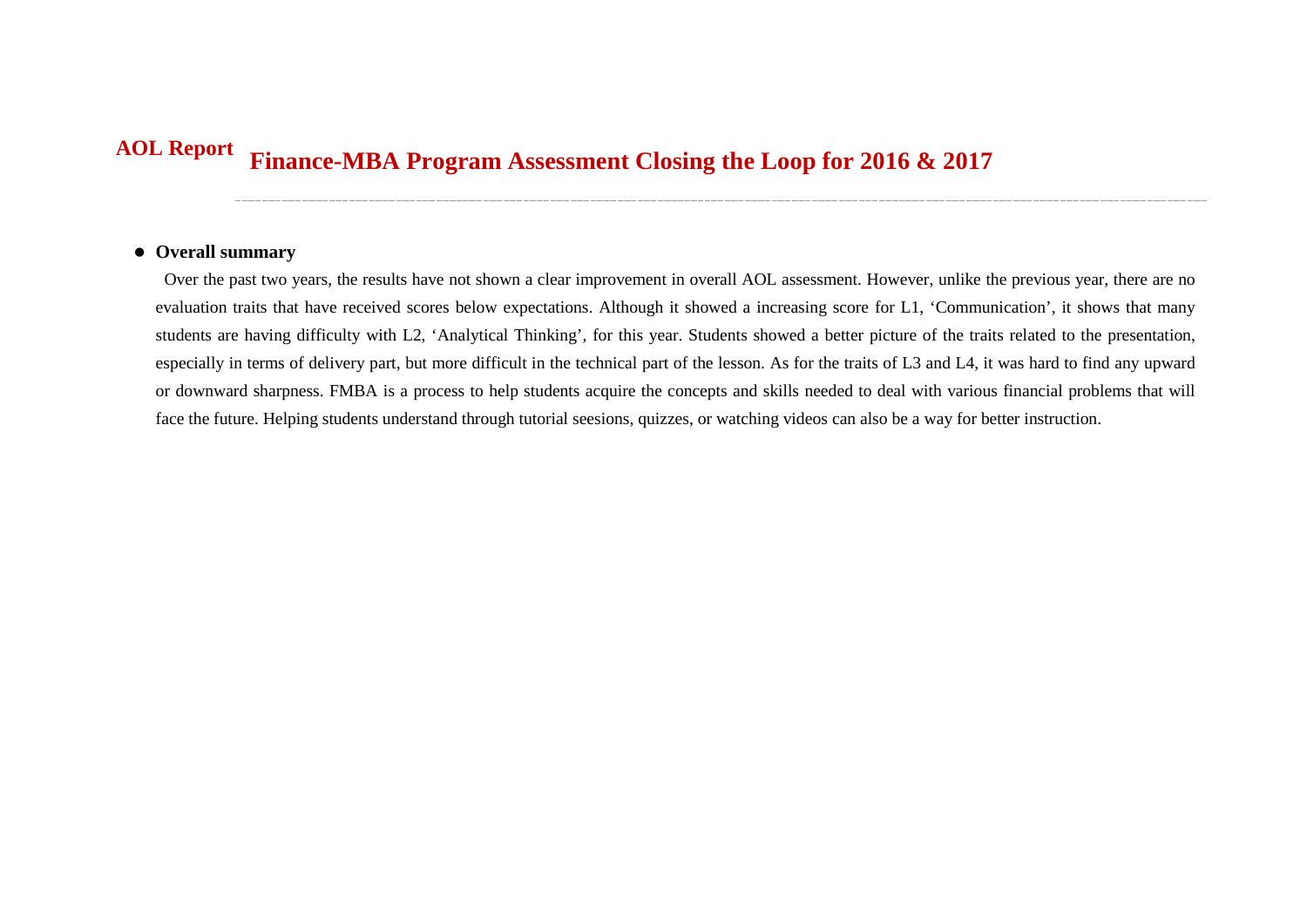## **Assessment**

|                                             | <b>Learning Objectives</b>                                                                                  | Course                               | Performance |        |         |                 | <b>Result</b>                      |
|---------------------------------------------|-------------------------------------------------------------------------------------------------------------|--------------------------------------|-------------|--------|---------|-----------------|------------------------------------|
| <b>Learning Goal</b>                        |                                                                                                             |                                      | Level (%)   |        |         | <b>Date</b>     | data의 변화, 과목변경, 프로그램 개             |
|                                             |                                                                                                             |                                      |             |        |         | <b>Measured</b> | 선, 향후 계획을 목표(Goal) 달성과             |
|                                             |                                                                                                             |                                      | 3point      | 2point | 1point  |                 | 관련지어 간략하게 기술                       |
|                                             | (L11) Our student will<br>produce professional<br>business documents                                        | FMB657 Tax Accounting 1              | 52.5%       | 42.5%  | 5.0%    | 2016Fall        | The results show that all the      |
|                                             |                                                                                                             |                                      |             |        |         | 2.48            | sub-itmes received higher scores   |
|                                             |                                                                                                             |                                      |             |        |         | 0.48            | than the previous year.            |
|                                             |                                                                                                             | FMB611 Private Equity<br>Investments | 80.4%       | 19.6%  | 0.0%    | 2017Fall        |                                    |
| (L1) Communication<br>Our graduates will be |                                                                                                             |                                      |             |        |         | 2.80            | In particular, the L12 trait       |
|                                             |                                                                                                             |                                      |             |        |         | 0.64            | received the highest average       |
|                                             | (L12) Our students will<br>deliver effective<br>presentation accompanied<br>with proper media<br>technology | FMB657 Tax Accounting 1              | 62.5%       | 32.5%  | 5.0%    | 2016Fall        | score among all traits.            |
|                                             |                                                                                                             |                                      |             |        |         | 2.58            |                                    |
| effective                                   |                                                                                                             |                                      |             |        |         | 0.65            | Both 2016, and 2017 are still      |
| communicators                               |                                                                                                             | FMB611 Private Equity<br>Investments | 87.3%       | 12.7%  | 0.0%    | 2017Fall        | highly rated on these items, so it |
|                                             |                                                                                                             |                                      |             |        |         | 2.87            | is important to keep these scores. |
|                                             |                                                                                                             |                                      |             |        |         | 0.53            |                                    |
|                                             | (L13) Our students will<br>demonstrate effective<br>interpersonal<br>communication in a team<br>setting     | FMB657 Tax Accounting 1              | 71.3%       | 26.2%  | 2.5%    | 2016Fall        |                                    |
|                                             |                                                                                                             |                                      |             |        |         | 2.69            |                                    |
|                                             |                                                                                                             |                                      |             |        |         | 0.64            |                                    |
|                                             |                                                                                                             | FMB611 Private Equity<br>Investments | 84.5%       | 15.5%  | $0.0\%$ | 2017Fall        |                                    |
|                                             |                                                                                                             |                                      |             |        |         | 2.85            |                                    |
|                                             |                                                                                                             |                                      |             |        |         | 0.54            |                                    |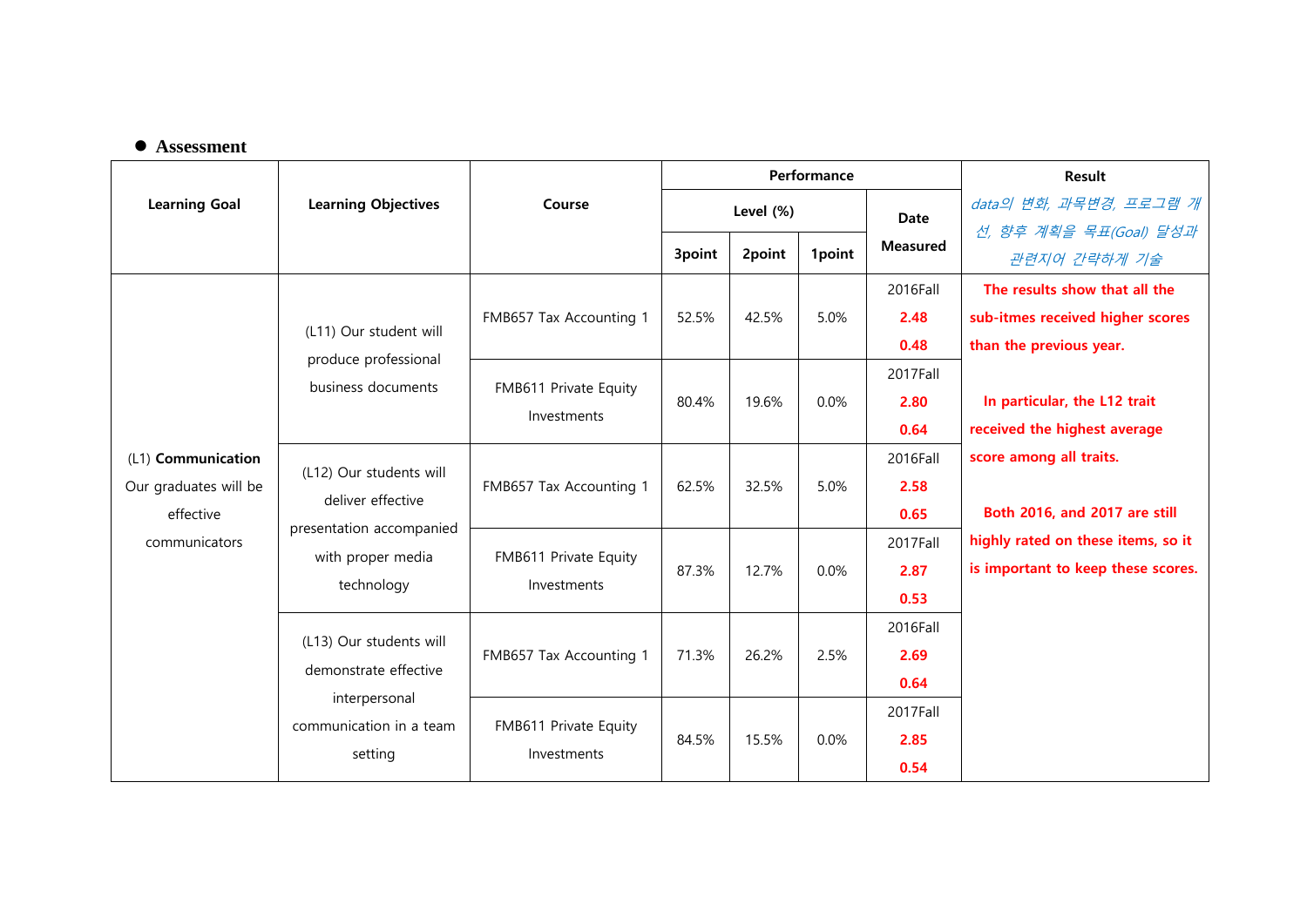|                                                                                |                                                                                     |                                        | Performance<br>Level (%)<br><b>Date</b> |        |        | Result                   |                                                                                                                                         |
|--------------------------------------------------------------------------------|-------------------------------------------------------------------------------------|----------------------------------------|-----------------------------------------|--------|--------|--------------------------|-----------------------------------------------------------------------------------------------------------------------------------------|
| <b>Learning Goal</b>                                                           | <b>Learning Objectives</b>                                                          | Course                                 |                                         |        |        |                          | data의 변화, 과목변경, 프로그램 개                                                                                                                  |
|                                                                                |                                                                                     |                                        | 3point                                  | 2point | 1point | <b>Measured</b>          | 선, 향후 계획을 목표(Goal) 달성과<br>관련지어 간략하게 기술                                                                                                  |
|                                                                                | (L21) Our student will have                                                         | FMB651 Financial<br>Statement Analysis | 70.0%                                   | 30.0%  | 0.0%   | 2016Fall<br>2.70<br>0.63 | For the L2 item, the score is<br>much lower than the previous<br>year.<br>In particular, the result shows                               |
| (L2) Analytical<br><b>Thinking</b><br>Our graduates will<br>command analytical | basic quantitative skills for<br>research                                           | FMB603E Fixed Income<br>Investments    | 32.6%                                   | 55.8%  | 11.6%  | 2017Fall<br>2.21<br>0.57 | that the score was greatly<br>reduced for the trait L21, 'Our<br>student will have basic<br>quantitative skills for research'.          |
| thinking in solving<br>complex financial<br>decision making<br>problems        | (L22) Our students will use<br>appropriate quantitative<br>analytical techniques to | FMB651 Financial<br>Statement Analysis | 65.7%                                   | 29.5%  | 4.8%   | 2016Fall<br>2.61<br>0.69 | It is expected that it will be<br>able to do better by helping<br>students understand the class by<br>using a tutoring session or quiz. |
|                                                                                | identify problems in<br>finance and develop a<br>solution                           | FMB603E Fixed Income<br>Investments    | 31.9%                                   | 55.8%  | 12.3%  | 2017Fall<br>2.20<br>0.54 |                                                                                                                                         |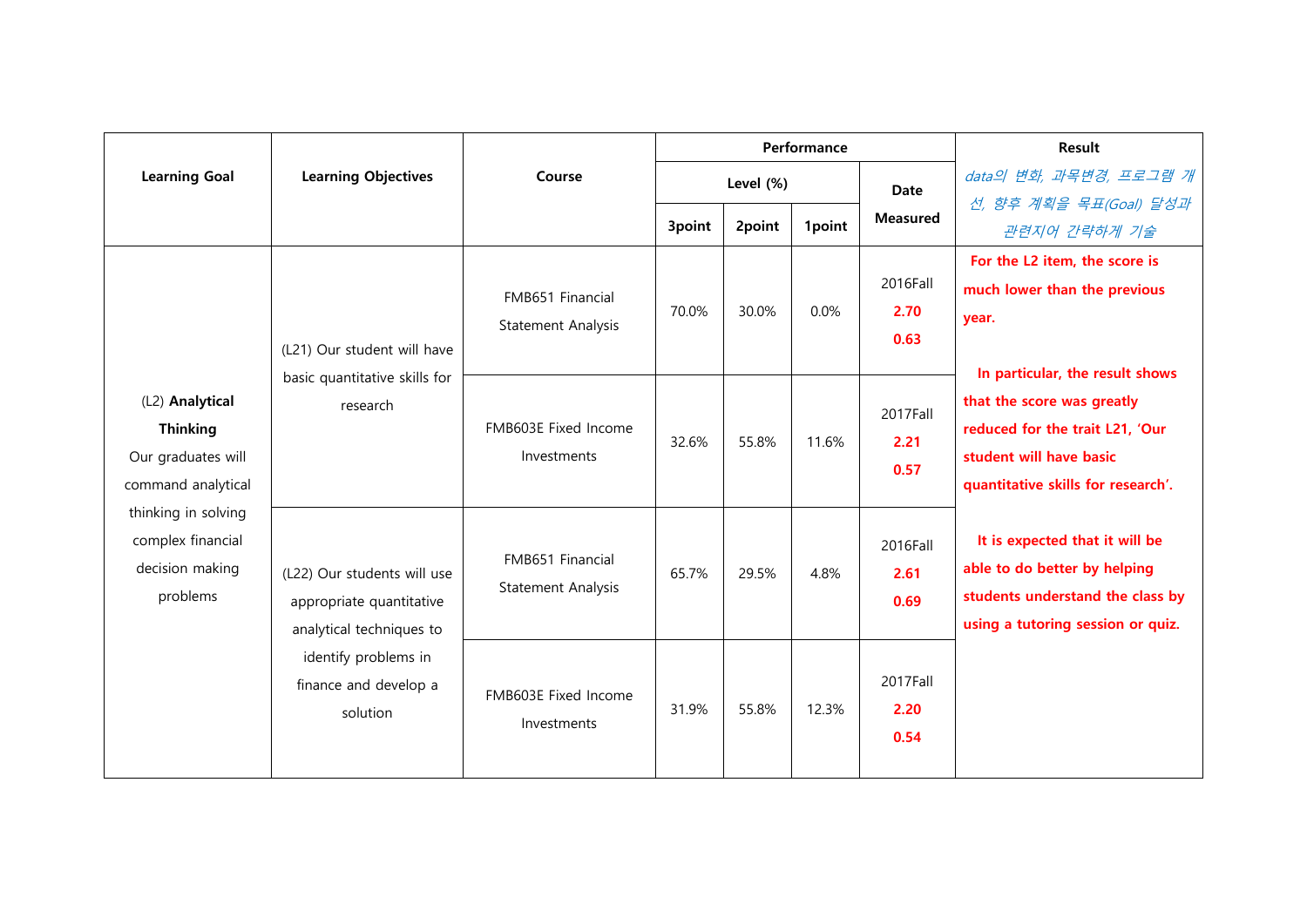|                              | <b>Learning Objectives</b>                                                                                          | Course                                                                             | Performance |        |        |                          | <b>Result</b>                       |
|------------------------------|---------------------------------------------------------------------------------------------------------------------|------------------------------------------------------------------------------------|-------------|--------|--------|--------------------------|-------------------------------------|
| <b>Learning Goal</b>         |                                                                                                                     |                                                                                    | Level (%)   |        |        | <b>Date</b>              | data의 변화, 과목변경, 프로그램 개              |
|                              |                                                                                                                     |                                                                                    | 3point      | 2point | 1point | <b>Measured</b>          | 선, 향후 계획을 목표(Goal) 달성과              |
|                              |                                                                                                                     |                                                                                    |             |        |        |                          | 관련지어 간략하게 기술                        |
|                              | (L31) Our student will<br>understand global business                                                                | FMB695 Theory of<br>corporate restructuring                                        | 48.4%       | 50.0%  | 1.6%   | 2016Fall                 | There is no significant change in   |
|                              |                                                                                                                     |                                                                                    |             |        |        | 2.47                     | L3 items from the previous year.    |
|                              | issues and relate current                                                                                           |                                                                                    |             |        |        | 0.53                     | L31 trait's score is slightly down. |
|                              | issues to emerging                                                                                                  | FMB616E International<br><b>Financial Market</b>                                   | 27.3%       | 59.8%  | 12.9%  | 2017Fall                 |                                     |
| $(L3)$ Global<br>Perspective | business opportunities                                                                                              |                                                                                    |             |        |        | 2.14                     | If students are interested in       |
|                              |                                                                                                                     |                                                                                    |             |        |        | 0.51                     | knowing the importance of an        |
|                              | (L32) Our students will take<br>command of global<br>financial markets in<br>business English or other<br>languages | FMB616 International<br>Financial Market                                           | 15.3%       | 64.0%  | 20.7%  | 2016Fall                 | overseas issue, a better score on   |
|                              |                                                                                                                     |                                                                                    |             |        |        | 1.95                     | this item is expected.              |
|                              |                                                                                                                     |                                                                                    |             |        |        | 0.65                     |                                     |
| Our graduates will           |                                                                                                                     | FMB616E International<br><b>Financial Market</b>                                   | 20.2%       | 59.6%  | 20.2%  | 2017Fall                 |                                     |
| have a global<br>perspective |                                                                                                                     |                                                                                    |             |        |        | 2.00                     |                                     |
|                              |                                                                                                                     |                                                                                    |             |        |        | 0.49                     |                                     |
|                              | (L33) Our students will be<br>able to network and<br>collaborate with global<br>finance leaders                     | FMB693 Special Topics in<br>Finance 3 <global political<br="">Economy&gt;</global> | 44.4%       | 50.0%  | 5.6%   | 2016Fall<br>2.39<br>0.51 |                                     |
|                              |                                                                                                                     | FMB606 Commercial Bank<br>Management                                               | 41.2%       | 50.0%  | 8.8%   | 2017Fall                 |                                     |
|                              |                                                                                                                     |                                                                                    |             |        |        | 2.32                     |                                     |
|                              |                                                                                                                     |                                                                                    |             |        |        | 0.51                     |                                     |